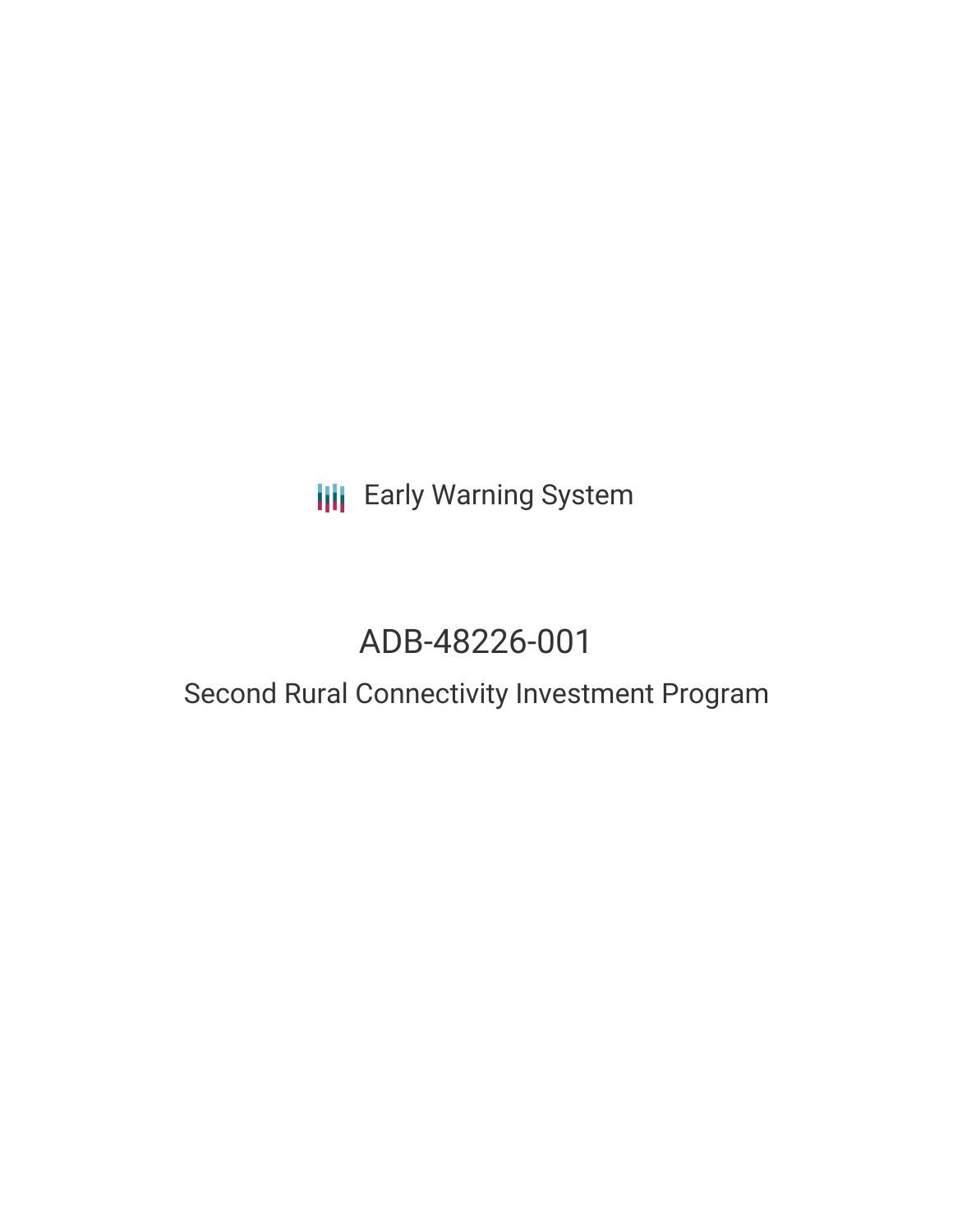

#### **Quick Facts**

| <b>Countries</b>               | India                                                          |
|--------------------------------|----------------------------------------------------------------|
| <b>Specific Location</b>       | Assam, Chhattisgarh, Madhya Pradesh, Odisha, West Bengal       |
| <b>Financial Institutions</b>  | Asian Development Bank (ADB)                                   |
| <b>Status</b>                  | Active                                                         |
| <b>Bank Risk Rating</b>        |                                                                |
| <b>Voting Date</b>             | 2014-12-16                                                     |
| <b>Borrower</b>                | Ministry of Rural Development                                  |
| <b>Sectors</b>                 | Construction, Infrastructure, Technical Cooperation, Transport |
| Investment Type(s)             | Grant                                                          |
| <b>Investment Amount (USD)</b> | $$0.50$ million                                                |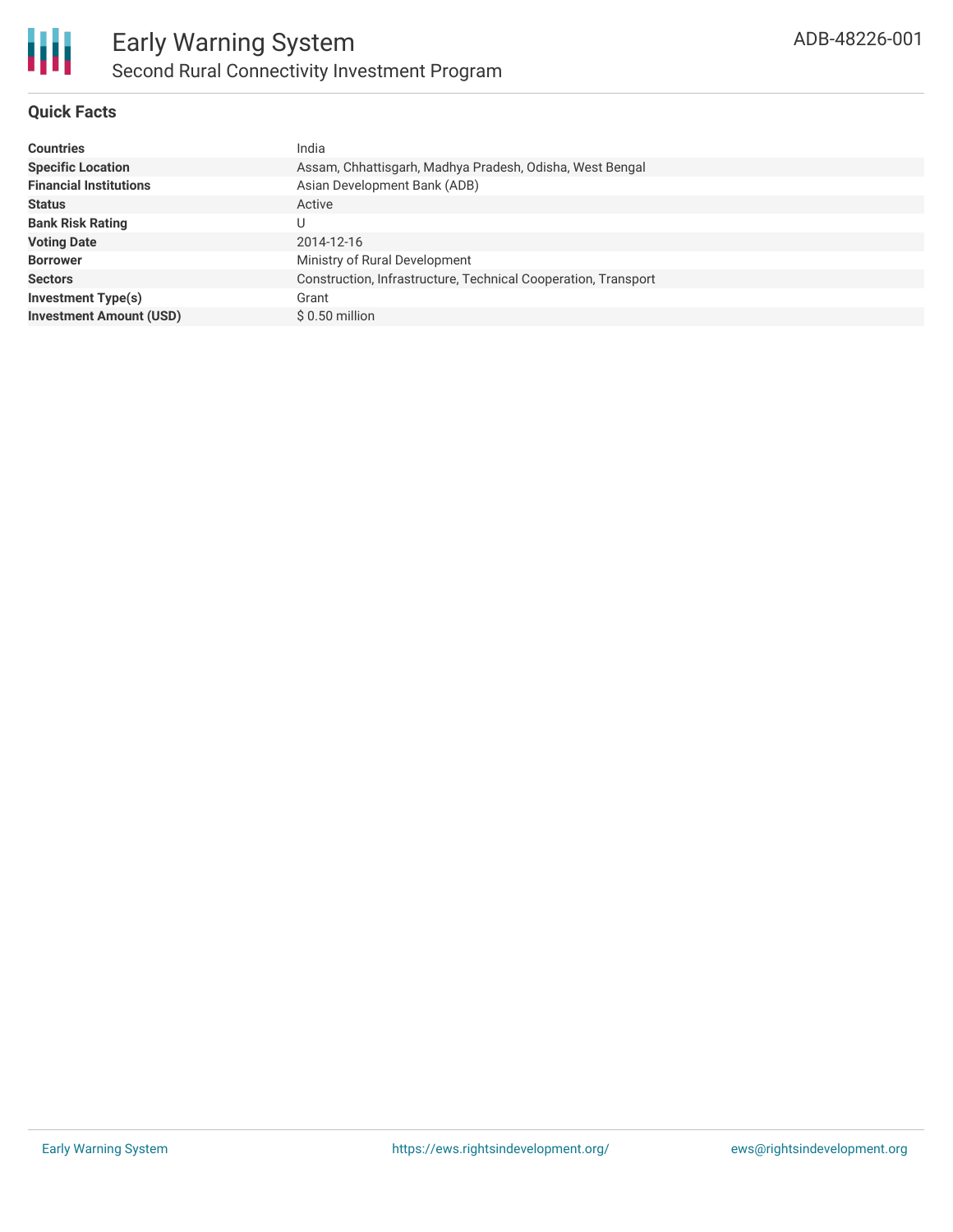

#### **Project Description**

The investment program will connect around 2,800 habitations in Assam, Chhattisgarh, Madhya Pradesh, Odisha, and West Bengal by constructing all-weather standard roads covering about 6,000 kilometers (km) of rural area. The project also funds institutional arrangements, business processes, and capacity building, particularly on road asset management and road safety.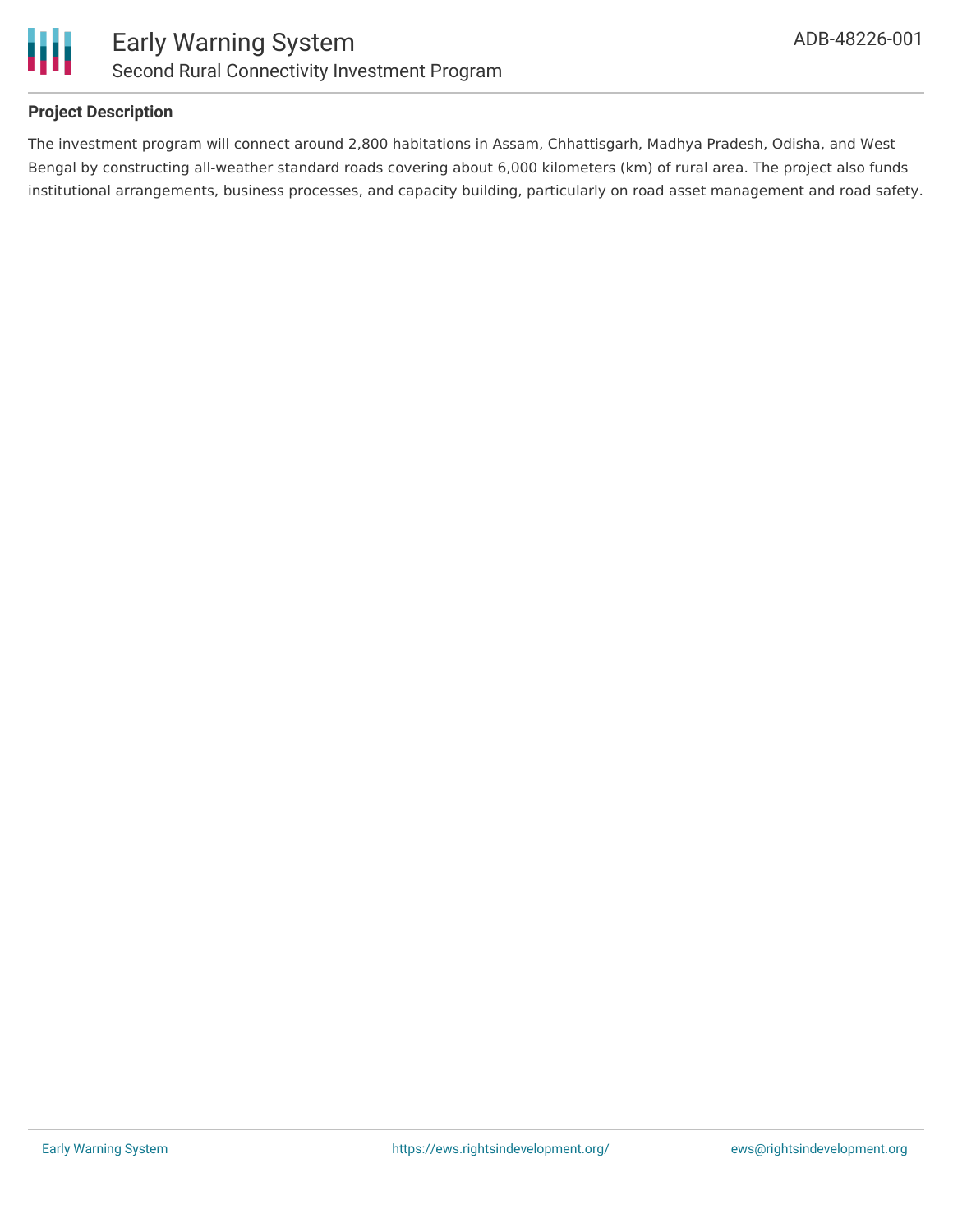

#### **Investment Description**

Asian Development Bank (ADB)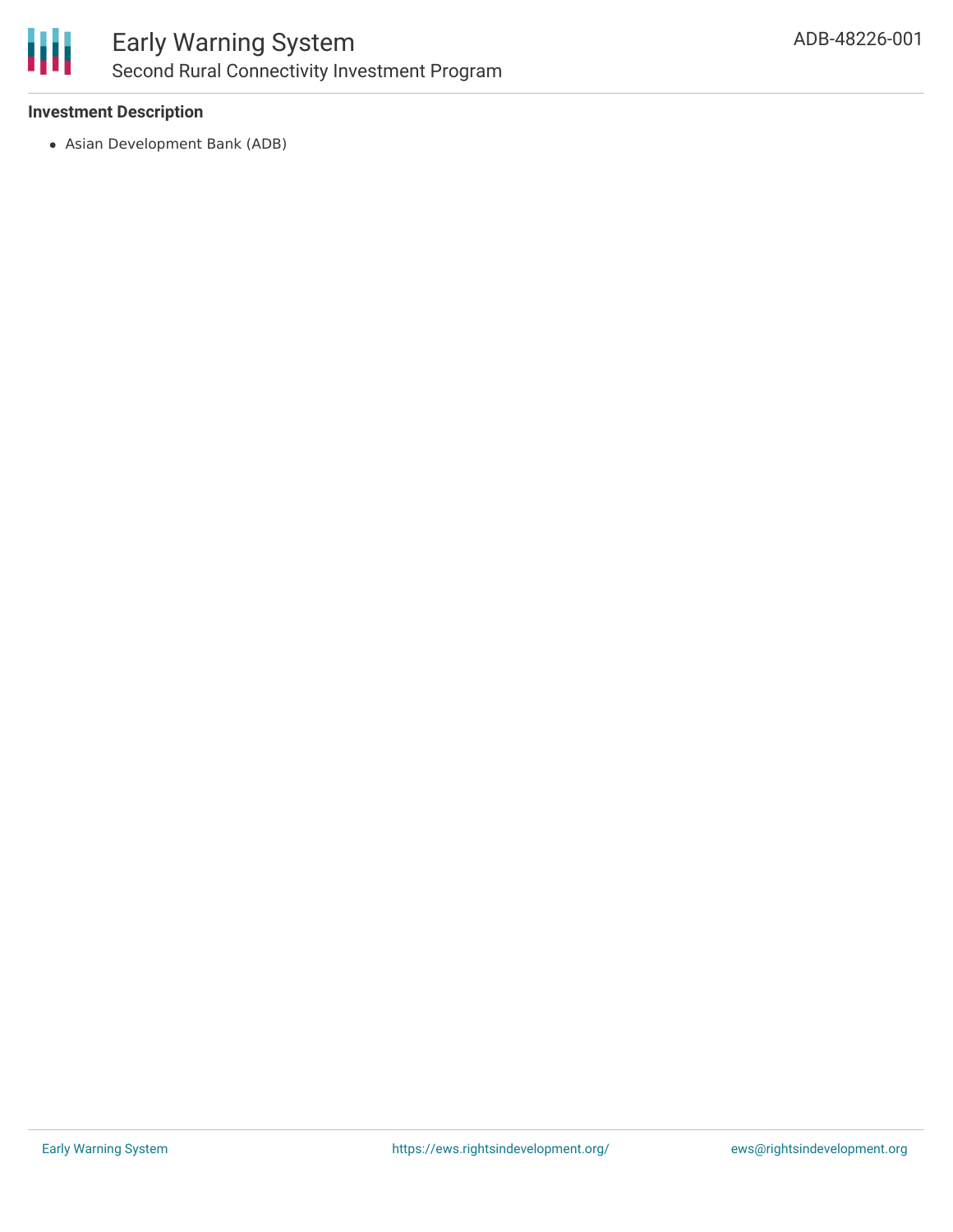

#### **Contact Information**

Ministry of Rural Development Dr. Pramod Kumar Anand, Joint Secretary (RC) anandpk@nic.in Krishi Bhawan New Delhi 110001 India Panchayat and Rural Development Department (Government of Chhattisgarh) Room No.317, DKS Bhavan(Mantralay), Raipur India Panchayat and Rural Development Department (Government of Madhya Pradesh) 5th Floor, B-Wing, Paryawas Bhawan, Bhopal(MP)-462004 India Panchayat and Rural Development Department (Government of West Bengal) Department of Panchayats & Rural Development, Jessop Building (1st Floor) 63 N.S. Road, Kolkata - 700001 India

Public Works Department State of Assam Chandmari, Guwahati-781003 India

Rural Development Department (Government of Odisha) Rural Development Department Government of Odisha Sanchivalaya Marg, Bhubaneswar India

#### ACCOUNTABILITY MECHANISM OF ADB

The Accountability Mechanism is an independent complaint mechanism and fact-finding body for people who believe they are likely to be, or have been, adversely affected by an Asian Development Bank-financed project. If you submit a complaint to the Accountability Mechanism, they may investigate to assess whether the Asian Development Bank is following its own policies and procedures for preventing harm to people or the environment. You can learn more about the Accountability Mechanism and how to file a complaint at: http://www.adb.org/site/accountability-mechanism/main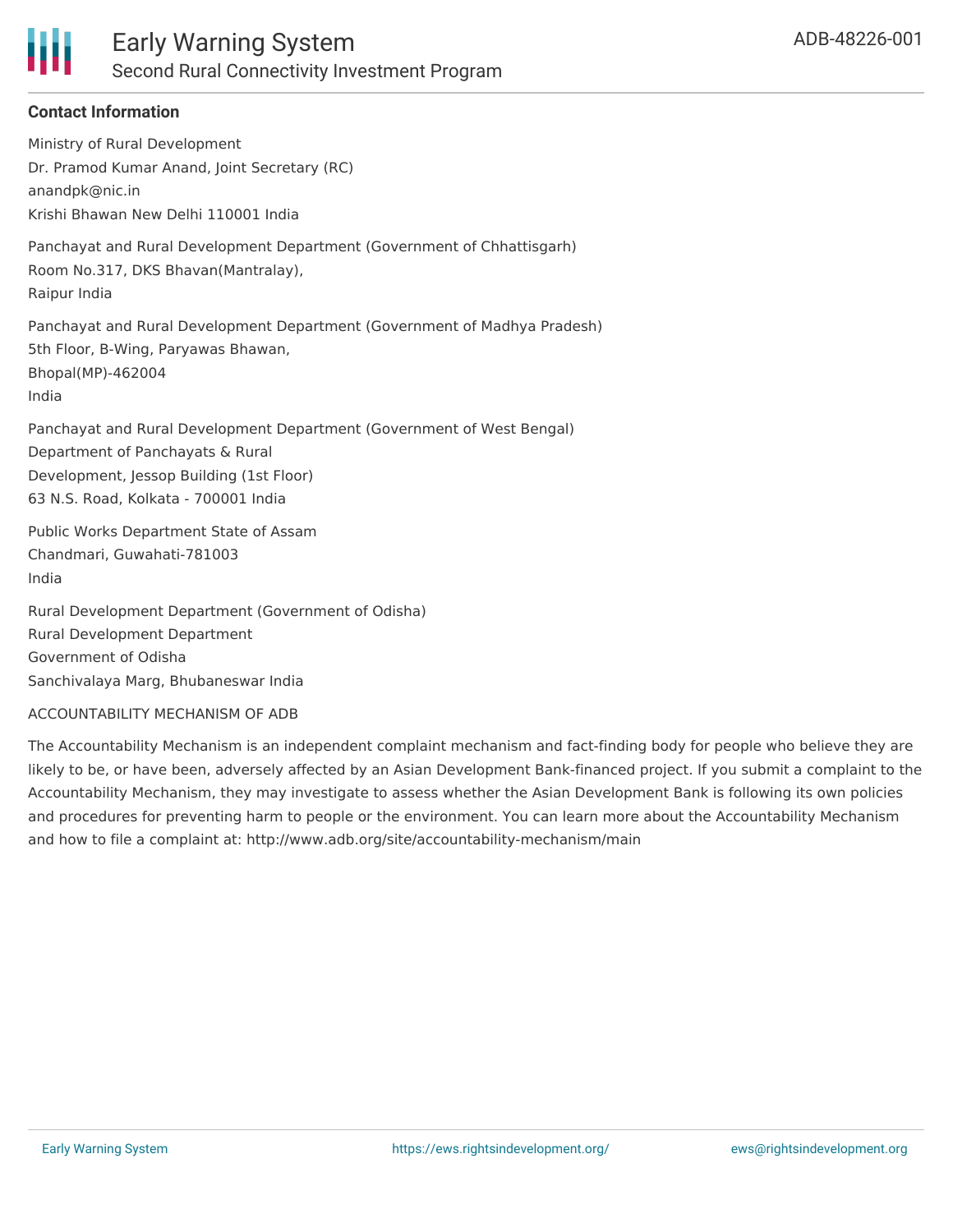

### Early Warning System Second Rural Connectivity Investment Program

#### **Bank Documents**

- Project [Disclosure](https://ewsdata.rightsindevelopment.org/files/documents/01/ADB-48226-001.pdf) PDF [\[Original](https://www.adb.org/printpdf/projects/48226-001/main) Source]
- Second Rural [Connectivity](https://ewsdata.rightsindevelopment.org/files/documents/01/ADB-48226-001_IYt8rPa.pdf) Investment Program: Project Data Sheet (hindii) [\[Original](https://www.adb.org/hi/projects/documents/48226-001-project-data-sheet) Source]
- Second Rural [Connectivity](https://ewsdata.rightsindevelopment.org/files/documents/01/ADB-48226-001_OCqMwPa.pdf) Investment Program: Project Preparatory Technical Assistance Reports [\[Original](https://www.adb.org/projects/documents/second-rural-connectivity-investment-program-india-pptar) Source]